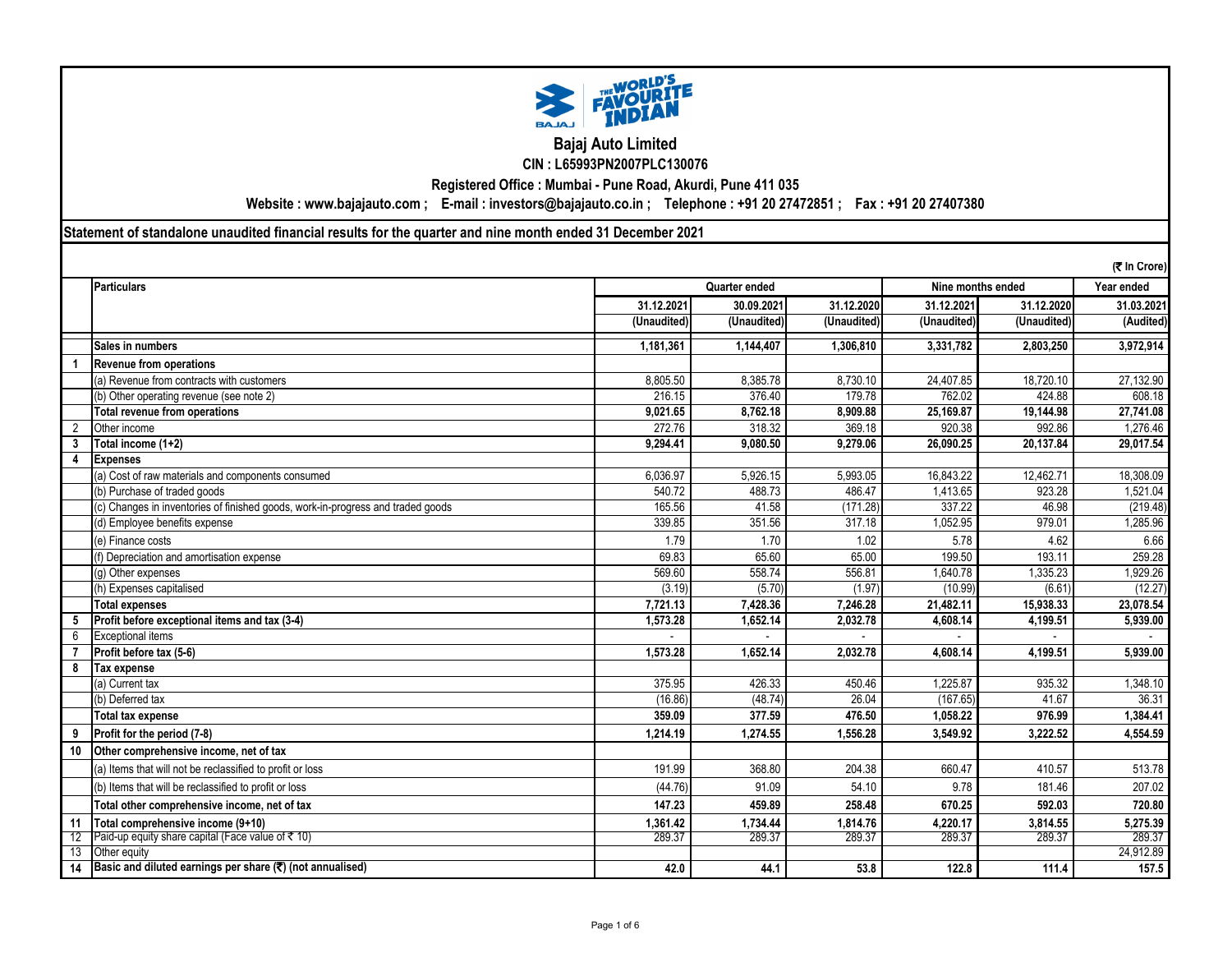# **Notes :**

- 1 The Company has considered the possible effects that may result from the global health pandemic relating to COVID-19 on its operations. In developing the assumptions relating to the possible future uncertainties in the economic conditions because of this pandemic, the Company, as at the date of approval of these financial statements has used internal sources of information and market based intelligence to arrive at its estimates.
- 2 During the quarter ended 30 September 2021, the Company recognised as "Other operating revenue"

a. ₹133.48 crore towards incentive receivable from exports under Remissions of Duties and Taxes on Exported Products (RoDTEP) (of which  $\bar{\tau}$  43.62 crore was for the period January 2021 to March 2021 and  $\bar{\tau}$  38.30 crore was for the period April 2021 to June 2021).

- b. ₹59.64 crore towards incentive from exports under Merchandise Exports from India Scheme (MEIS) for the period April 2020 to December 2020.
- 3 Figures for previous year / period have been regrouped wherever necessary.
- 4 The above results have been reviewed by the Audit Committee and approved by the Board of Directors in the meeting held on 19 January 2022 and subjected to a limited review by the statutory auditors.

**By order of the Board of Directors For Bajaj Auto Limited**

Pune **Niraj Bajaj** Date: 19 January 2022 **Chairman**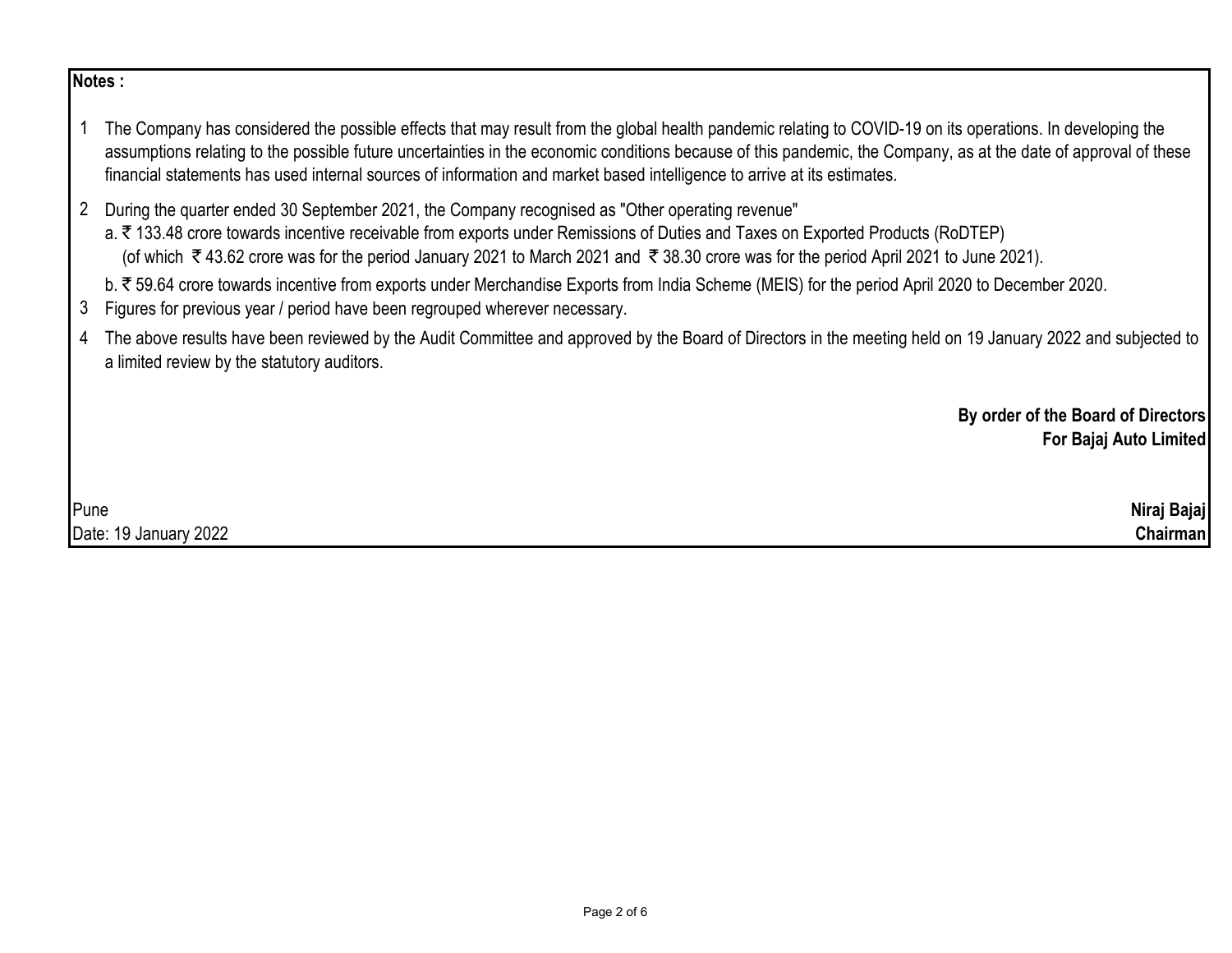

#### **Bajaj Auto Limited CIN : L65993PN2007PLC130076**

**Registered Office : Mumbai - Pune Road, Akurdi, Pune 411 035**

**Website : www.bajajauto.com ; E-mail : investors@bajajauto.co.in ; Telephone : +91 20 27472851 ; Fax : +91 20 27407380**

### **Statement of consolidated unaudited financial results for the quarter and nine month ended 31 December 2021**

|                | (₹ In Crore)                                                                    |                             |                             |             |              |                   |            |  |
|----------------|---------------------------------------------------------------------------------|-----------------------------|-----------------------------|-------------|--------------|-------------------|------------|--|
|                | <b>Particulars</b>                                                              | Quarter ended               |                             |             |              | Nine months ended |            |  |
|                |                                                                                 | 31.12.2021                  | 30.09.2021                  | 31.12.2020  | 31.12.2021   | 31.12.2020        | 31.03.2021 |  |
|                |                                                                                 | (Unaudited)                 | (Unaudited)                 | (Unaudited) | (Unaudited)  | (Unaudited)       | (Audited)  |  |
| $\mathbf{1}$   | <b>Revenue from operations</b>                                                  |                             |                             |             |              |                   |            |  |
|                | (a) Revenue from contracts with customers                                       | 8,805.50                    | 8,385.78                    | 8,730.10    | 24,407.85    | 18,720.10         | 27,132.90  |  |
|                | (b) Other operating revenue (see note 4)                                        | 216.15                      | 376.40                      | 179.78      | 762.02       | 424.88            | 608.18     |  |
|                | Total revenue from operations                                                   | 9,021.65                    | 8,762.18                    | 8,909.88    | 25,169.87    | 19,144.98         | 27,741.08  |  |
| $\overline{2}$ | Other income (see note 6)                                                       | 347.66                      | 318.32                      | 369.18      | 995.28       | 992.86            | 1,276.46   |  |
| 3              | Total income (1+2)                                                              | 9,369.31                    | 9,080.50                    | 9,279.06    | 26,165.15    | 20,137.84         | 29,017.54  |  |
| 4              | <b>Expenses</b>                                                                 |                             |                             |             |              |                   |            |  |
|                | (a) Cost of raw materials and components consumed                               | 6,036.97                    | 5,926.15                    | 5,993.05    | 16,843.22    | 12,462.71         | 18,308.09  |  |
|                | (b) Purchase of traded goods                                                    | 540.72                      | 488.73                      | 486.47      | 1,413.65     | 923.28            | 1,521.04   |  |
|                | (c) Changes in inventories of finished goods, work-in-progress and traded goods | 165.56                      | 41.58                       | (171.28)    | 337.22       | 46.98             | (219.48)   |  |
|                | (d) Employee benefits expense                                                   | 340.80                      | 352.92                      | 317.32      | 1,055.97     | 979.99            | 1,288.10   |  |
|                | (e) Finance costs                                                               | 1.79                        | 1.70                        | 1.02        | 5.78         | 4.62              | 6.66       |  |
|                | (f) Depreciation and amortisation expense                                       | 69.97                       | 65.74                       | 65.02       | 199.93       | 193.13            | 259.37     |  |
|                | (g) Other expenses                                                              | 569.59                      | 558.42                      | 557.63      | 1,641.56     | 1,335.83          | 1,930.92   |  |
|                | (h) Expenses capitalised                                                        | (3.19)                      | (5.70)                      | (1.97)      | (10.99)      | (6.61)            | (12.27)    |  |
|                | <b>Total expenses</b>                                                           | 7,722.21                    | 7,429.54                    | 7,247.26    | 21,486.34    | 15,939.93         | 23,082.43  |  |
| 5              | Share of profits of associate                                                   | 141.26                      | 265.26                      | 160.96      | 517.48       | 84.82             | 306.32     |  |
| 6              | Profit before exceptional items and tax (3-4+5)                                 | 1,788.36                    | 1,916.22                    | 2,192.76    | 5.196.29     | 4,282.73          | 6,241.43   |  |
| $\overline{7}$ | Exceptional items (profit) (see note 5)                                         |                             | (501.23)                    |             | (501.23)     |                   |            |  |
| 8              | Profit before tax (6-7)                                                         | 1,788.36                    | 2,417.45                    | 2,192.76    | 5,697.52     | 4,282.73          | 6,241.43   |  |
| 9              | Tax expense                                                                     |                             |                             |             |              |                   |            |  |
|                | (a) Current tax                                                                 | 375.54                      | 426.33                      | 450.46      | 1,225.46     | 935.32            | 1,348.10   |  |
|                | (b) Deferred tax                                                                | (16.86)                     | (48.74)                     | 26.04       | (167.65)     | 41.67             | 36.31      |  |
|                | <b>Total tax expense</b>                                                        | 358.68                      | 377.59                      | 476.50      | 1,057.81     | 976.99            | 1,384.41   |  |
| 10             | Profit after tax (8-9)                                                          | 1.429.68                    | 2,039.86                    | 1,716.26    | 4,639.71     | 3,305.74          | 4,857.02   |  |
| 11             | Profit attributable to non-controlling interest                                 |                             |                             |             |              |                   |            |  |
| 12             | Profit for the period (10-11)                                                   | 1,429.68                    | 2,039.86                    | 1,716.26    | 4,639.71     | 3,305.74          | 4,857.02   |  |
| 13             | Other comprehensive income, net of tax                                          |                             |                             |             |              |                   |            |  |
|                | (a) Items that will not be reclassified to profit or loss                       | 191.91                      | 372.10                      | 204.38      | 663.69       | 410.57            | 516.58     |  |
|                | (b) Items that will be reclassified to profit or loss                           | (135.36)                    | (28.93)                     | 165.54      | (91.31)      | 423.74            | 236.37     |  |
|                | Total other comprehensive income, net of tax                                    | 56.55                       | 343.17                      | 369.92      | 572.38       | 834.31            | 752.95     |  |
| 14             | Total comprehensive income (12+13)                                              | 1,486.23                    | 2.383.03                    | 2.086.18    | 5,212.09     | 4,140.05          | 5,609.97   |  |
|                |                                                                                 |                             |                             |             |              |                   |            |  |
| 15             | Profit attributable to:                                                         |                             |                             |             |              |                   |            |  |
|                | Owners of the company                                                           | 1,429.68                    | 2,039.86                    | 1,716.26    | 4,639.71     | 3,305.74          | 4,857.02   |  |
|                | Non-controlling interests                                                       |                             |                             |             |              |                   |            |  |
| 16             | Total comprehensive income attributable to:                                     |                             |                             |             |              |                   |            |  |
|                | Owners of the company                                                           | 1,486.23                    | 2,383.03                    | 2,086.18    | 5,212.09     | 4,140.05          | 5,609.97   |  |
|                |                                                                                 |                             |                             |             |              | L.                |            |  |
|                | Non-controlling interests                                                       | $\mathcal{L}_{\mathcal{A}}$ | $\mathcal{L}_{\mathcal{A}}$ | $\sim$      | $\mathbf{r}$ |                   | $\sim$     |  |
|                |                                                                                 |                             |                             |             |              |                   |            |  |
| 17             | Paid-up equity share capital (Face value of ₹10)                                | 289.37                      | 289.37                      | 289.37      | 289.37       | 289.37            | 289.37     |  |
| 18             | Other equity                                                                    |                             |                             |             |              |                   | 26,984.06  |  |
| 19             | Basic and diluted earnings per share (₹) (not annualised)                       | 49.4                        | 70.5                        | 59.3        | 160.4        | 114.3             | 167.9      |  |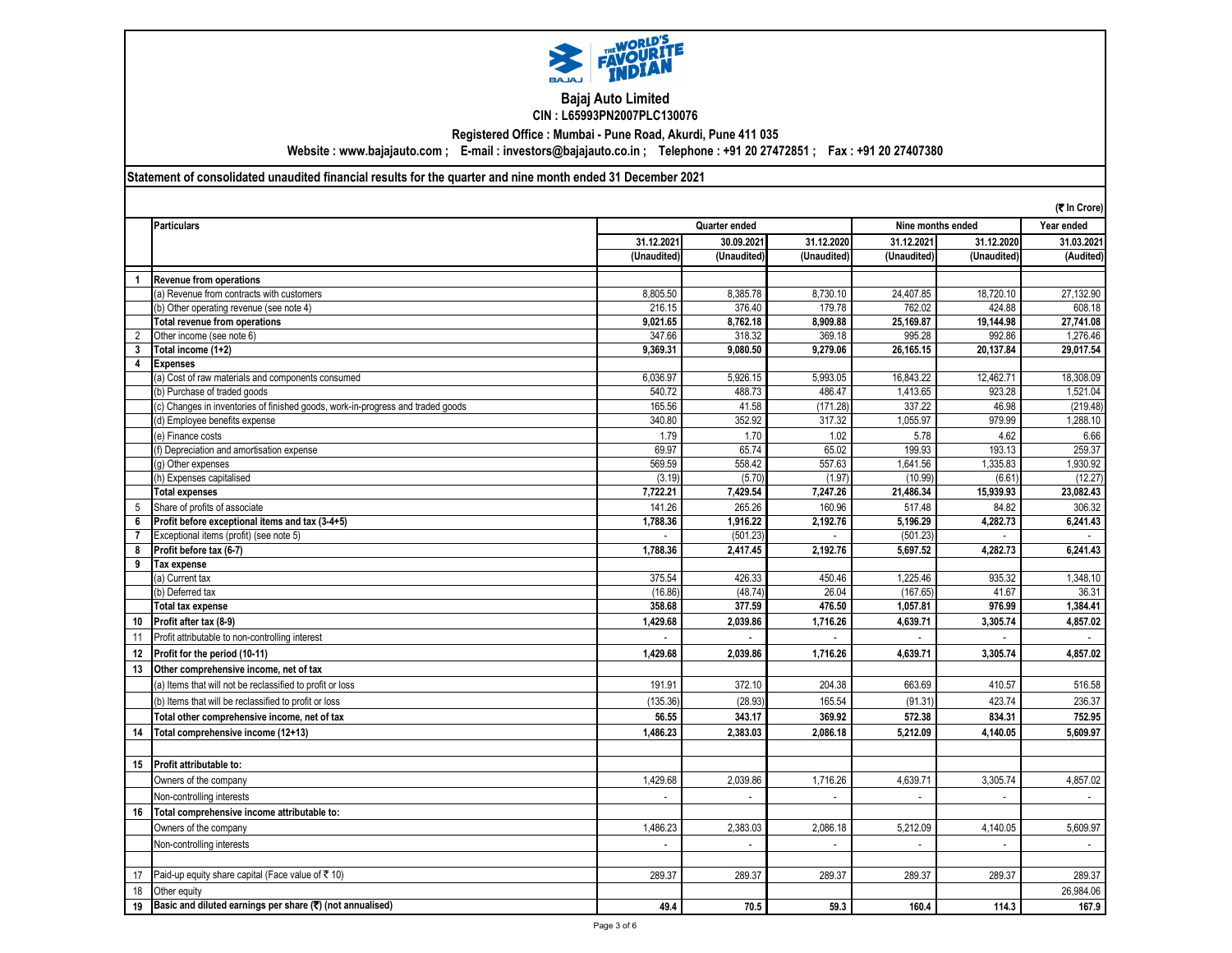| Segment-wise revenue, results and capital employed (consolidated) |                                             |             |               |             |                   |             |              |
|-------------------------------------------------------------------|---------------------------------------------|-------------|---------------|-------------|-------------------|-------------|--------------|
|                                                                   |                                             |             |               |             |                   |             | (そ In Crore) |
|                                                                   | <b>Particulars</b>                          |             | Quarter ended |             | Nine months ended |             | Year ended   |
|                                                                   |                                             | 31.12.2021  | 30.09.2021    | 31.12.2020  | 31.12.2021        | 31.12.2020  | 31.03.2021   |
|                                                                   |                                             | (Unaudited) | (Unaudited)   | (Unaudited) | (Unaudited)       | (Unaudited) | (Audited)    |
|                                                                   | <b>Segment revenue</b>                      |             |               |             |                   |             |              |
|                                                                   | Automotive                                  | 9,112.06    | 8,755.90      | 8,916.75    | 25,280.48         | 19,153.08   | 27,750.12    |
|                                                                   | Investments                                 | 257.25      | 324.60        | 362.31      | 884.67            | 984.76      | 1,267.42     |
|                                                                   | <b>Total</b>                                | 9,369.31    | 9,080.50      | 9,279.06    | 26,165.15         | 20,137.84   | 29,017.54    |
| $\overline{2}$                                                    | Segment profit before tax and finance costs |             |               |             |                   |             |              |
|                                                                   | Automotive                                  | 1.533.65    | 2,095.30      | 1.832.22    | 4,821.03          | 3,304.86    | 4,983.82     |
|                                                                   | Investments                                 | 256.50      | 323.85        | 361.56      | 882.27            | 982.49      | 1,264.27     |
|                                                                   | <b>Total</b>                                | 1,790.15    | 2,419.15      | 2,193.78    | 5,703.30          | 4,287.35    | 6,248.09     |
|                                                                   | Less: Finance costs                         | 1.79        | 1.70          | 1.02        | 5.78              | 4.62        | 6.66         |
|                                                                   | Total profit before tax                     | 1,788.36    | 2,417.45      | 2,192.76    | 5,697.52          | 4,282.73    | 6,241.43     |
| 3                                                                 | <b>Capital employed</b>                     |             |               |             |                   |             |              |
|                                                                   | <b>Segment assets</b>                       |             |               |             |                   |             |              |
|                                                                   | Automotive                                  | 11,837.15   | 11.801.72     | 10,183.30   | 11,837.15         | 10,183.30   | 11,386.85    |
|                                                                   | Investments                                 | 21,444.44   | 20,946.66     | 20,516.07   | 21,444.44         | 20,516.07   | 21,500.05    |
|                                                                   | Unallocable                                 | 748.66      | 714.81        | 809.32      | 748.66            | 809.32      | 714.81       |
|                                                                   | Sub-total                                   | 34,030.25   | 33,463.19     | 31,508.69   | 34,030.25         | 31,508.69   | 33,601.71    |
|                                                                   | <b>Segment liabilities</b>                  |             |               |             |                   |             |              |
|                                                                   | Automotive                                  | 4,905.41    | 5,564.24      | 5,025.29    | 4,905.41          | 5,025.29    | 5,619.22     |
|                                                                   | Investments                                 |             |               |             |                   |             |              |
|                                                                   | Unallocable                                 | 24.15       | 267.03        | 15.74       | 24.15             | 15.74       | 24.15        |
|                                                                   | Sub-total                                   | 4,929.56    | 5,831.27      | 5,041.03    | 4,929.56          | 5,041.03    | 5,643.37     |
|                                                                   | Capital employed                            |             |               |             |                   |             |              |
|                                                                   | Automotive                                  | 6,931.74    | 6,237.48      | 5,158.01    | 6,931.74          | 5,158.01    | 5,767.63     |
|                                                                   | Investments                                 | 21,444.44   | 20,946.66     | 20,516.07   | 21,444.44         | 20,516.07   | 21,500.05    |
|                                                                   | Unallocable                                 | 724.51      | 447.78        | 793.58      | 724.51            | 793.58      | 690.66       |
|                                                                   | <b>Total</b>                                | 29,100.69   | 27,631.92     | 26,467.66   | 29,100.69         | 26,467.66   | 27,958.34    |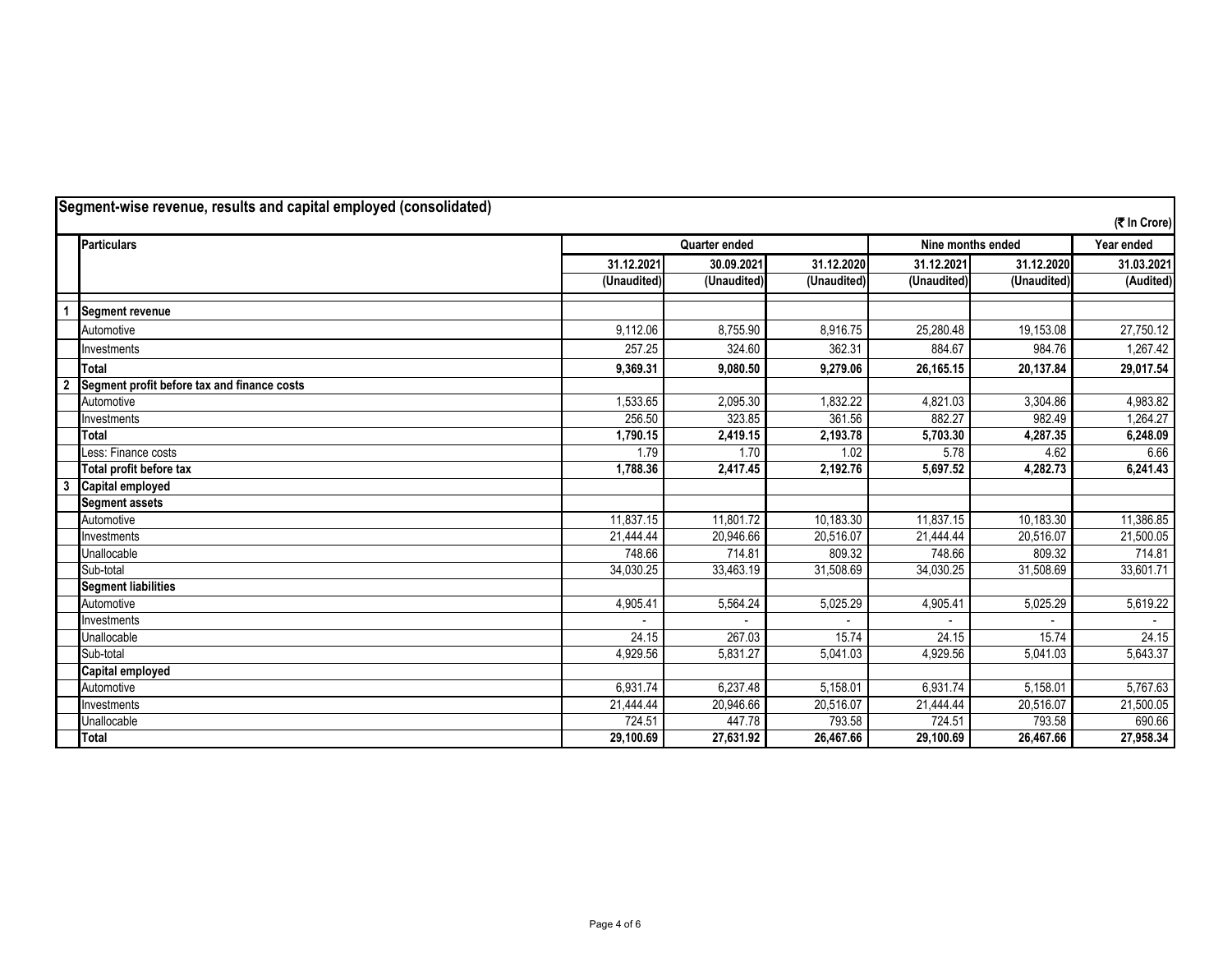**Notes :**

#### 1 The consolidated financial results include results of the following companies:

| The concentration initial results include results of the following comparings. |                                    |            |                 |  |  |  |
|--------------------------------------------------------------------------------|------------------------------------|------------|-----------------|--|--|--|
| Name of the company                                                            | % shareholding and voting power of | Segment    | Consolidated as |  |  |  |
|                                                                                | Bajaj Auto Limited                 |            |                 |  |  |  |
| a. PT. Bajaj Auto Indonesia                                                    | 99.25%                             | Automotive | Subsidiary      |  |  |  |
| b. Bajaj Auto International Holdings BV                                        | 100%                               | Automotive | Subsidiary      |  |  |  |
| c. Bajaj Auto (Thailand) Ltd.                                                  | 100%                               | Automotive | Subsidiary      |  |  |  |
| d. Chetak Technology Ltd.                                                      | 100%                               | Automotive | Subsidiary      |  |  |  |
| e. Bajaj Auto Consumer Finance Ltd.                                            | 99.99%                             | Automotive | Subsidiary      |  |  |  |
| f. Bajaj Auto Spain S.L.                                                       | 100%                               | Automotive | Subsidiary      |  |  |  |

2 The Company has considered the possible effects that may result from the global health pandemic relating to COVID-19 on its operations. In developing the assumptions relating to the possible future uncertainties in the economic conditions because of this pandemic, the Company, as at the date of approval of these financial statements has used internal sources of information and market based intelligence to arrive at its estimates.

3 Key standalone financial information is given below:

| (5100)                                   |               |             |             |                   |             |            |
|------------------------------------------|---------------|-------------|-------------|-------------------|-------------|------------|
| <b>Particulars</b>                       | Quarter ended |             |             | Nine months ended | Year ended  |            |
|                                          | 31.12.2021    | 30.09.2021  | 31.12.2020  | 31.12.2021        | 31.12.2020  | 31.03.2021 |
|                                          | (Unaudited)   | (Unaudited) | (Unaudited) | (Unaudited)       | (Unaudited) | (Audited)  |
| Revenue from operations                  | 9.021.65      | 8.762.18    | 8.909.88    | 25.169.87         | 19.144.98   | 27.741.08  |
| Revenue from operations and other income | 9.294.41      | 9.080.50    | 9.279.06    | 26.090.25         | 20.137.84   | 29.017.54  |
| <b>Profit before tax</b>                 | 1.573.28      | 1.652.14    | 2.032.78    | 4.608.14          | 4.199.51    | 5,939.00   |
| <b>Profit after tax</b>                  | 1,214.19      | 1.274.55    | ,556.28     | 3,549.92          | 3,222.52    | 4.554.59   |

4 During the quarter ended 30 September 2021, the Company recognised as "Other operating revenue"

a. ₹ 133.48 crore towards incentive receivable from exports under Remissions of Duties and Taxes on Exported Products (RoDTEP) (of which  $\overline{\epsilon}$  43.62 crore was for the period January 2021 to March 2021 and  $\overline{\epsilon}$  38.30 crore was for the period April 2021 to June 2021).

b. ` 59.64 crore towards incentive from exports under Merchandise Exports from India Scheme (MEIS) for the period April 2020 to December 2020.

5 Bajaj Auto International Holdings BV (BAIHBV), a 100% subsidiary of the Company, held 47.99% stake in KTM AG. As on 29 September 2021, BAIHBV swapped 46.50% stake in KTM AG for 49.90% stake in Pierer Bajaj AG. The resultant gain in fair value of  $\bar{\tau}$  501.23 crore is shown as an exceptional item.

6 As per the public offer dated 05 November 2021 by KTM AG to buy back shares, BAIHBV tendered 161,939 shares (1.49% stake) held in KTM AG. The resultant gain of  $\overline{\tau}$  74.90 crore is shown as Other income.

7 Figures for previous year / period have been regrouped wherever necessary.

8 The above results have been reviewed by the Audit Committee and approved by the Board of Directors in the meeting held on 19 January 2022 and subjected to a limited review by the statutory auditors.

> **By order of the Board of Directors For Bajaj Auto Limited**

Pune **Niraj Bajaj** Date: 19 January 2022 **Chairman**

 $(F \ln C_{\text{corr}})$